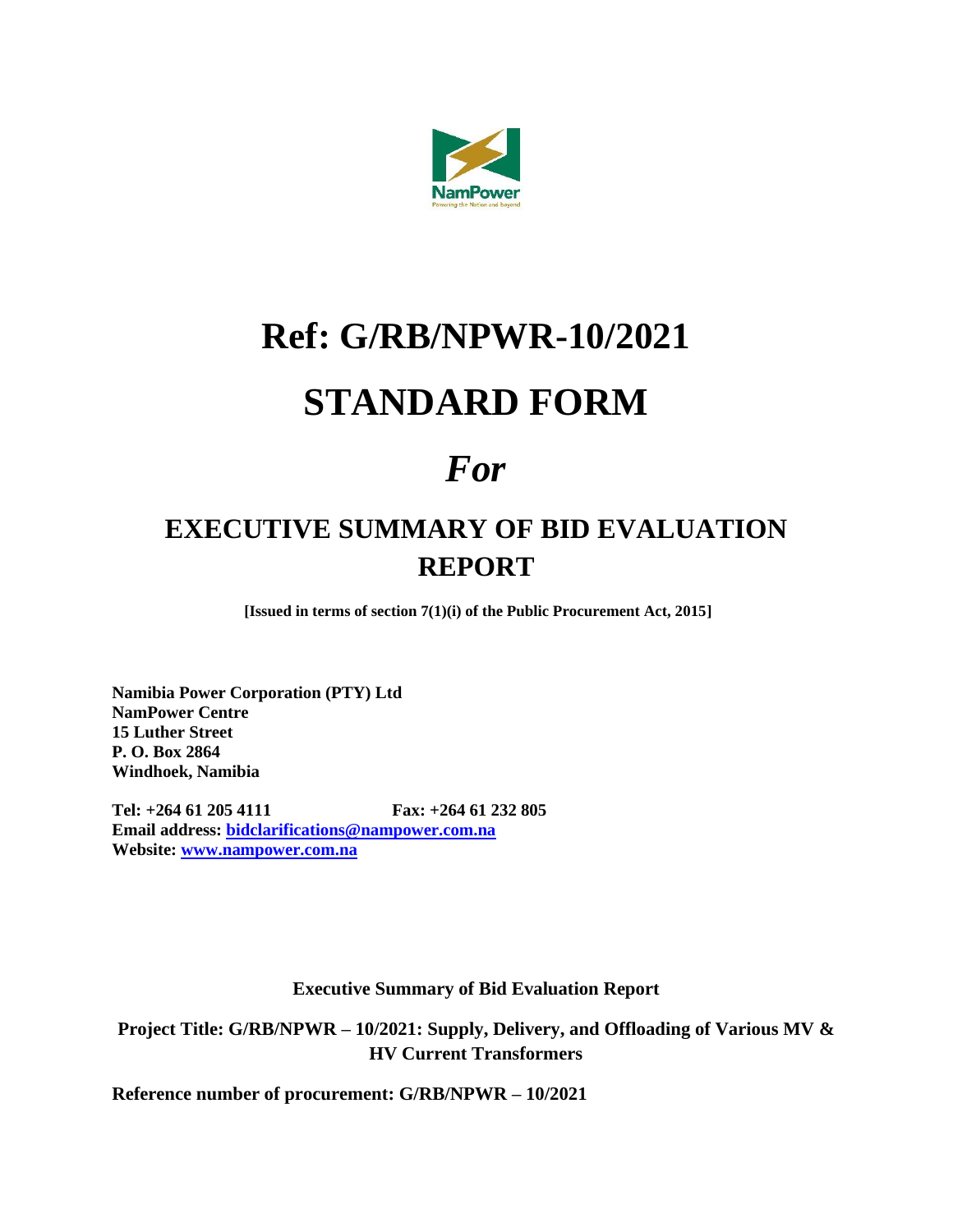**Scope of Contract:** Supply, Delivery, and Offloading of Various MV & HV Current Transformers

- 1. **Procurement method used:** Restricted Bidding (RB)
- 2. **Date of Invitation of Bids:** 07 May 2021
- 3. **Closing date for submission of bids:** 11 June 2021
- 4. **Date and place of opening of bids:** 11 June 2021, Iserv Boardroom
- 5. **Number of bids received by closing date:** Three (3)
- **6. Responsiveness of bids:**

| <b>Bidder's Name</b>                                | <b>Pricing at Bid</b> | <b>Responsive</b> | Reasons why bid is not responsive                                                                                                                                                                                                                                                    |  |  |
|-----------------------------------------------------|-----------------------|-------------------|--------------------------------------------------------------------------------------------------------------------------------------------------------------------------------------------------------------------------------------------------------------------------------------|--|--|
|                                                     | <b>Opening N\$</b>    | or not            |                                                                                                                                                                                                                                                                                      |  |  |
|                                                     |                       | responsive        |                                                                                                                                                                                                                                                                                      |  |  |
|                                                     |                       | (Yes/No)          |                                                                                                                                                                                                                                                                                      |  |  |
| HITACHI/ABB South<br>Africa (Lot 1 & Lot<br>2)      | N\$16,020,459.90      | No                | Did not comply with the<br>$\bullet$<br>delivery period within the<br>stipulated time as indicated<br>in the BDS (180 days/ 6<br>offered<br>months),<br>an<br>effective 13-month delivery<br>period instead.<br>Equipment<br>offers<br>٠                                             |  |  |
|                                                     |                       |                   | submitted did not meet the<br>technical<br>NamPower<br>requirements as requested<br>for<br>in<br>the<br>Technical<br>Schedules<br>and<br>Technical<br>Specifications<br><b>Technical Schedules are not</b><br>in fully compliance with<br>NamPower's<br>Technical<br>Specifications. |  |  |
| Siemens/Trench<br>Germany GmbH<br>(Lot 1 & Lot 2)   | N\$12,117,546.00      | Yes               |                                                                                                                                                                                                                                                                                      |  |  |
| <b>Actom Energy</b><br>Namibia (Lot 2 &<br>Lot $3)$ | N\$ 5,296,680.52      | Yes               |                                                                                                                                                                                                                                                                                      |  |  |